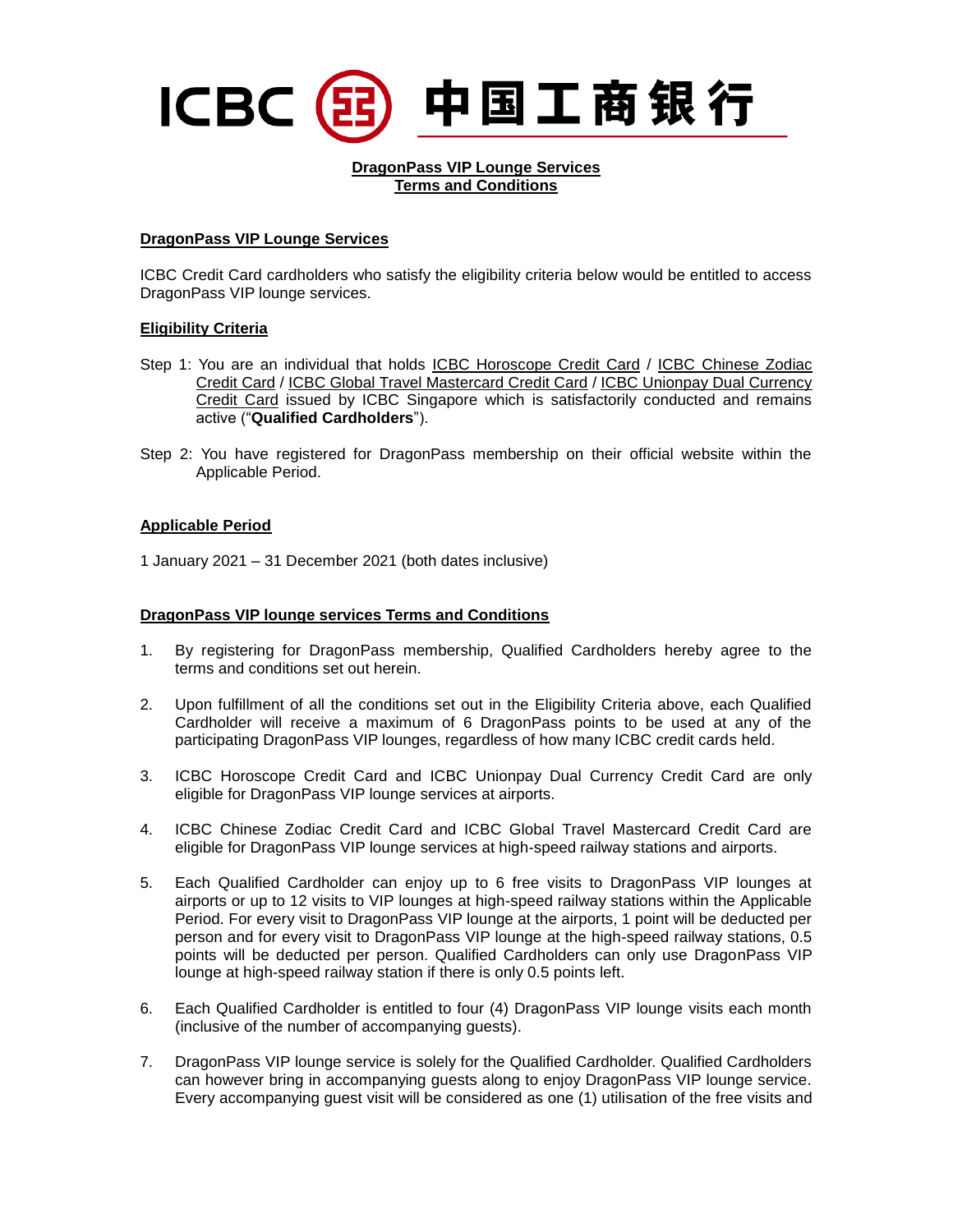## 中国工商银行 **ICBC**

DragonPass points would be deducted accordingly.

- 8. No accompanying guest would be allowed to utilise any of the DragonPass VIP lounge visit without the presence of the Qualified Cardholder.
- 9. Guest below 2 years old will not be counted as an extra headcount. Guest above the age of 2 years old and above will be counted as an additional headcount.
- 10. If the number of free visits has been fully utilised, the prevailing standard adult fee of the respective DragonPass VIP lounge will apply.
- 11. DragonPass VIP lounge service is limited to 2 hours per visit. A re-scan will be required and DragonPass points will be deducted accordingly for extended stays.
- 12. Entry to DragonPass VIP lounges (including dining experience hall) must be at least 24 hours apart.
- 13. Access to DragonPass VIP lounges may be restricted due to reasons such as overcrowding, and this will be wholly at the discretion of the respective DragonPass VIP lounge's operator.
- 14. Due to limited resources and manpower of respective DragonPass VIP airport lounges, there may not be an onboarding alert service. Please be mindful and pay attention to the announcement about flights to avoid delays in boarding. The Bank will not be responsible for any loss resulted by the delay of boarding as a result of this.
- 15. Any unutilised free DragonPass points after the end of Applicable Period would be void, and will not be exchangeable, refundable or transferrable.
- 16. The use of the DragonPass VIP lounges and other services such as operating hours and availability, bringing accompanying guests, reservation, amendments or changes, fees, refund and all other aspects are subject to the discretion of DragonPass and their decision is final. Qualified Cardmember and accompanying guests agree to be bound by all requirements rules and regulations imposed for the use of the DragonPass VIP lounges.
- 17. DragonPass VIP lounge services network's adjustment, update or newly added information shall be subject to the latest information published on the DragonPass's official website and it shall be final.
- 18. The services available and the operating hours of each participating DragonPass VIP lounge may differ. Please refer to the respective DragonPass VIP lounge's regulations. The Qualified Cardmember and accompanying guests must abide by the regulations of the respective DragonPass VIP lounge.
- 19. The Bank shall not be held responsible for any disputes that may occur between the Qualified Cardholder and/or any of their accompanying guests and any DragonPass VIP lounge operator.
- 20. The Bank will not be responsible and assumes no liability for any injury, loss or damage suffered as a result of any act or defects in the goods or services offered by DragonPass and/or the participating DragonPass VIP lounges. Any dispute about the quality or service standard must be resolved directly with DragonPass.
- 21. DragonPass or the Bank reserves the right at any time at its absolute discretion and without